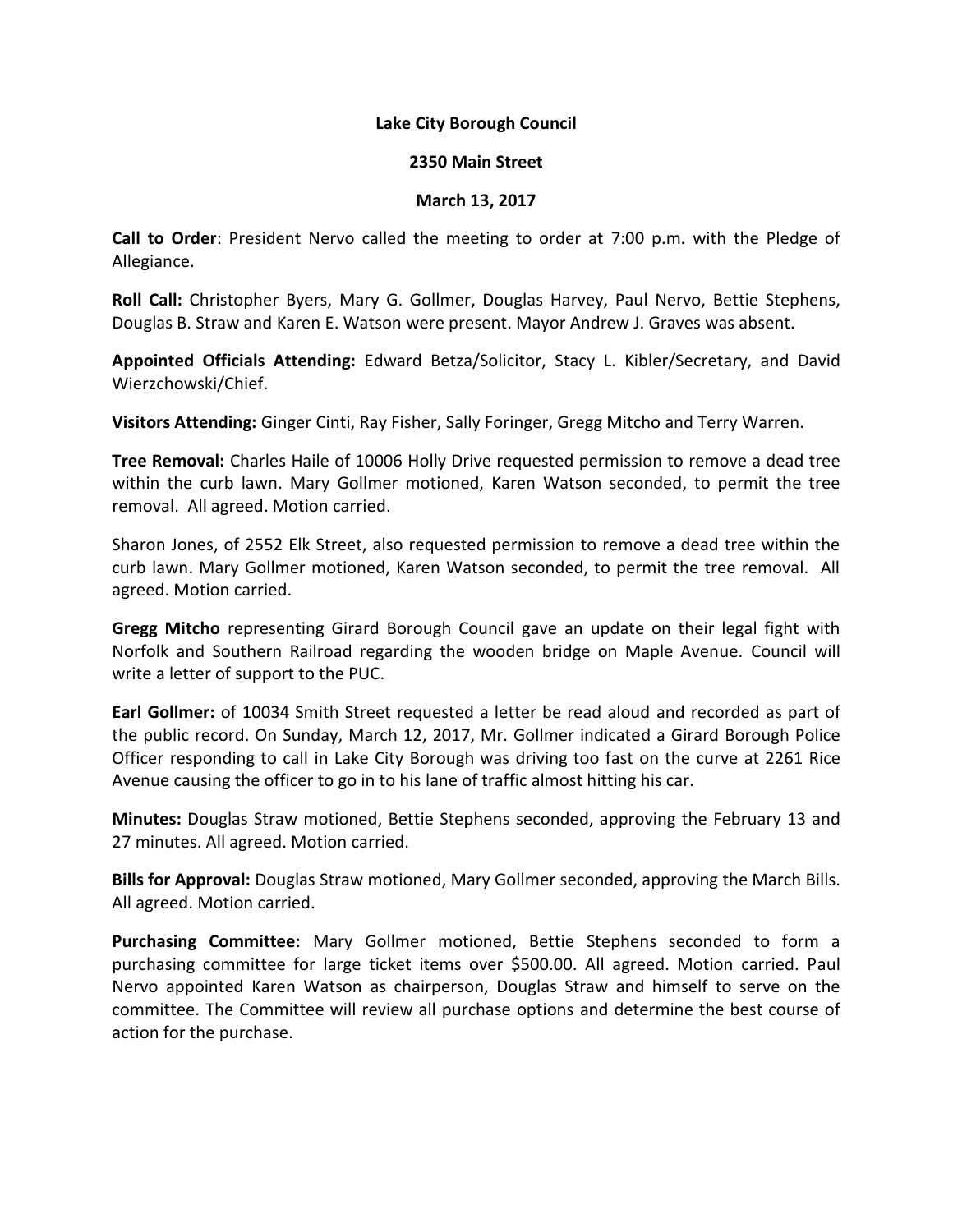**Police Department:** The following Three quotes were received for repairing the 2008 Chevy Sedan: VanCise Auto \$5,094.76

| Great Lakes "ON-SITE" Vehicle Maintenance | \$5,165.68 |
|-------------------------------------------|------------|
| Mattson Auto Sales and Service            | \$5,666.70 |

The Blue Book Value is \$1,311-\$2,218. The above repairs would need to be completed for inspection by the end of March.

Milham Ford submitted a quote under the Co-Stars Program on a 2017 Ford Police Interceptor Sedan for \$24,855.00. The City of Erie, Municipal Garage will install our equipment for \$1,250.00. The car will be available in April without the three month lead-time. Chief Wierzchowski will be able to pick-up the car when Officer Morris attends training on the East side of the state. The new cars will have a rotating driving schedule and maybe able to be kept up to five years.

Christopher Byers motioned, Douglas Straw seconded, to purchase a 2017 Ford Sedan through Co-Stars. The motion failed with Douglas Harvey, Mary Gollmer Bettie Stephens, Karen Watson voting no. The purchasing committee wants to be sure this is the best price for the borough.

After a discussion, Douglas Straw motioned, Christopher Byers seconded to purchase a 2017 Ford Sedan through Co-Stars for \$24,855 or less. Motion carried with Bettie Stephens and Karen Watson voting no.

Council decided any large purchases must be approved by the Purchasing Committee. If the Committee is not consulted a valid reason must be given as to why.

**Advertise:** Douglas Straw motioned, Bettie Stephens seconded, to advertise the 2001 utility truck, manure and salt spreaders for sealed bid. All agreed. Motion carried.

**County Aid:** Douglas Straw motioned, Karen Watson seconded, to accept the County Aid Resolution. Motion carried, with all agreeing.

**Streets Paving Project:** Council tabled advertising the 2017 paving project until the streets committee could review the proposed project.

**Insurance:** Council will seek proposals for the 2017 property, liability, auto and workmen's compensation insurances.

**Floodplain Ordinance:** Bettie Stephens motioned, Christopher Byers seconded, to advertise the floodplain ordinance. The motion carried, with all agreeing.

**Public Works Employee:** Douglas Harvey motioned, Christopher Byers seconded, to advertise for a streets employee. The motion carried, with all agreeing.

**Utility Billing:** Douglas Straw asked Council to consider billing residents on a monthly basis to make it easier on customers with high bills. Council at this time decided to remain with